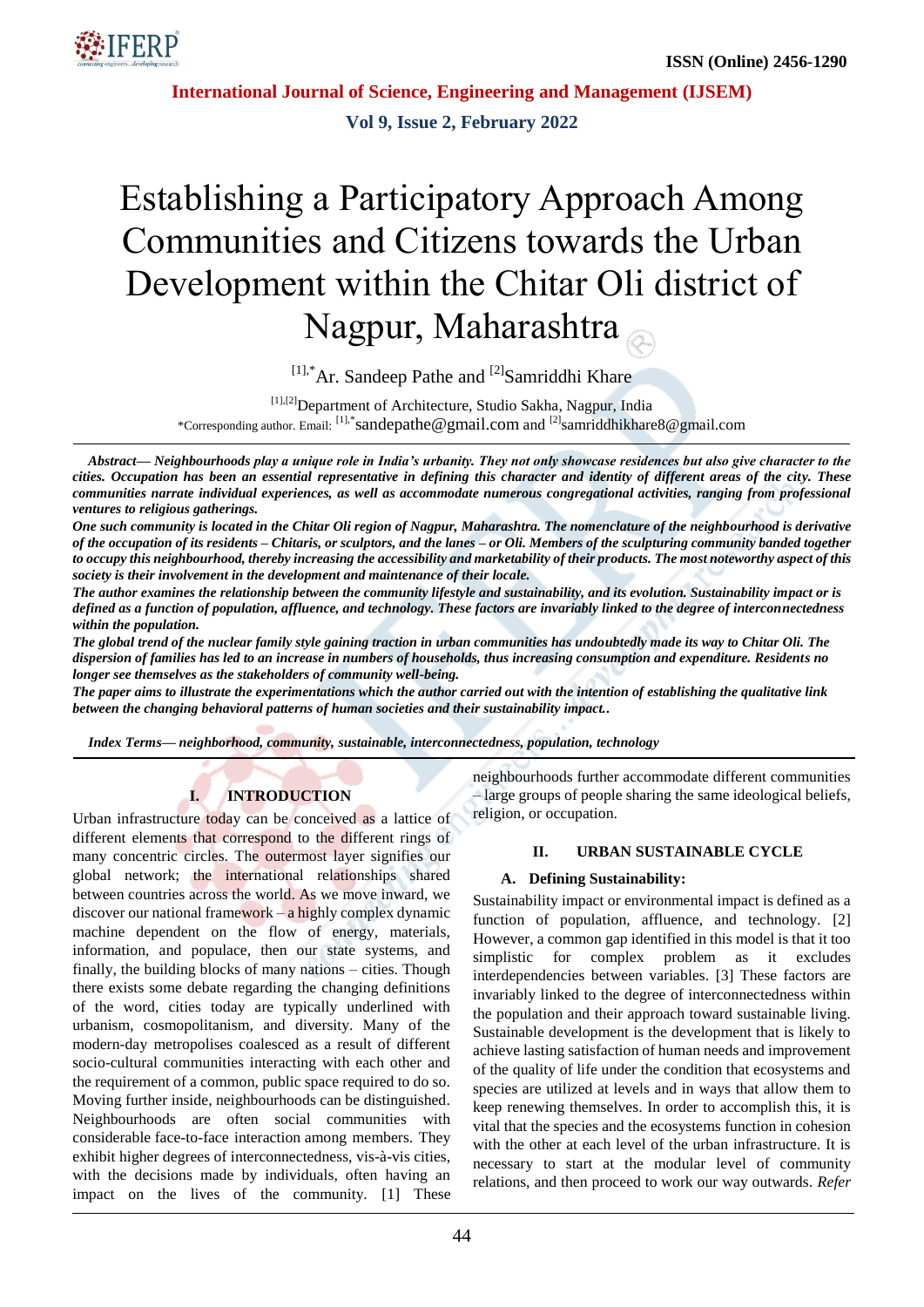

## **Vol 9, Issue 2, February 2022**

*to figure 1 for a graphical representation of this theme.* 



#### **Fig. 1** Diagrammatic relationship between different levels of urban infrastructure Source: Author

The author attempts to accentuate the importance of community relations and their evolution over time with respect to human behavioral trends under the purview of sustainability and the built environment. These findings are based on participatory research conducted among communities and citizens based on existing urban development practices within the historic core of the city. Fig 1 explains how sustainability is a collective responsibility between communities, neighbourhoods, cities, states, nations, and the world. Sustainability is dependent on these elements.

## **III. NEIGHBOURHOOD AND COMMUNITY OF CHITAR OLI, NAGPUR**

One such neighbourhood is Chitar Oli. Chitar Oli is situated in the central-eastern part of Nagpur city of Maharashtra. The nomenclature of the locality is derivative of the most popular occupation (then, caste) of its residents – *Chitaris*, or sculptors, and the lane – or *Oli* (in the local dialect of Marathi language). This community of artisans banded together to create a more marketable product, giving "*Chitar Oli"* brand value.



**Fig. 2** Map of India showing Maharashtra and Map of Maharashtra showing Nagpur region. Source: Government of India

During the reign of the Bhonsalas, trade, and art flourished to a great extent. Chitar Oli came into being around the same time. The land was granted to this community for manifold reasons, the first being incentive to join the artistic colony. Secondly, the location was given due to its proximity to the banks of the Nag River (source of mud for the sculpting) and the wholesale wood market, Lakkarganj.



**Fig. 3** Photograph of lanes of Chitar Oli, Nagpur Source: Author

In the present day, Chitar Oli is bound by two of the busiest roads in Nagpur, the Mahal and Central Avenue Road. It can be delineated as a lane which starts from the Badkas Chowk, Mahal and merges into the Central Avenue Road. The main street of Chitar Oli also has several small lanes branching out. These streets are home to dozens of traditional artisans practicing the art of idol making.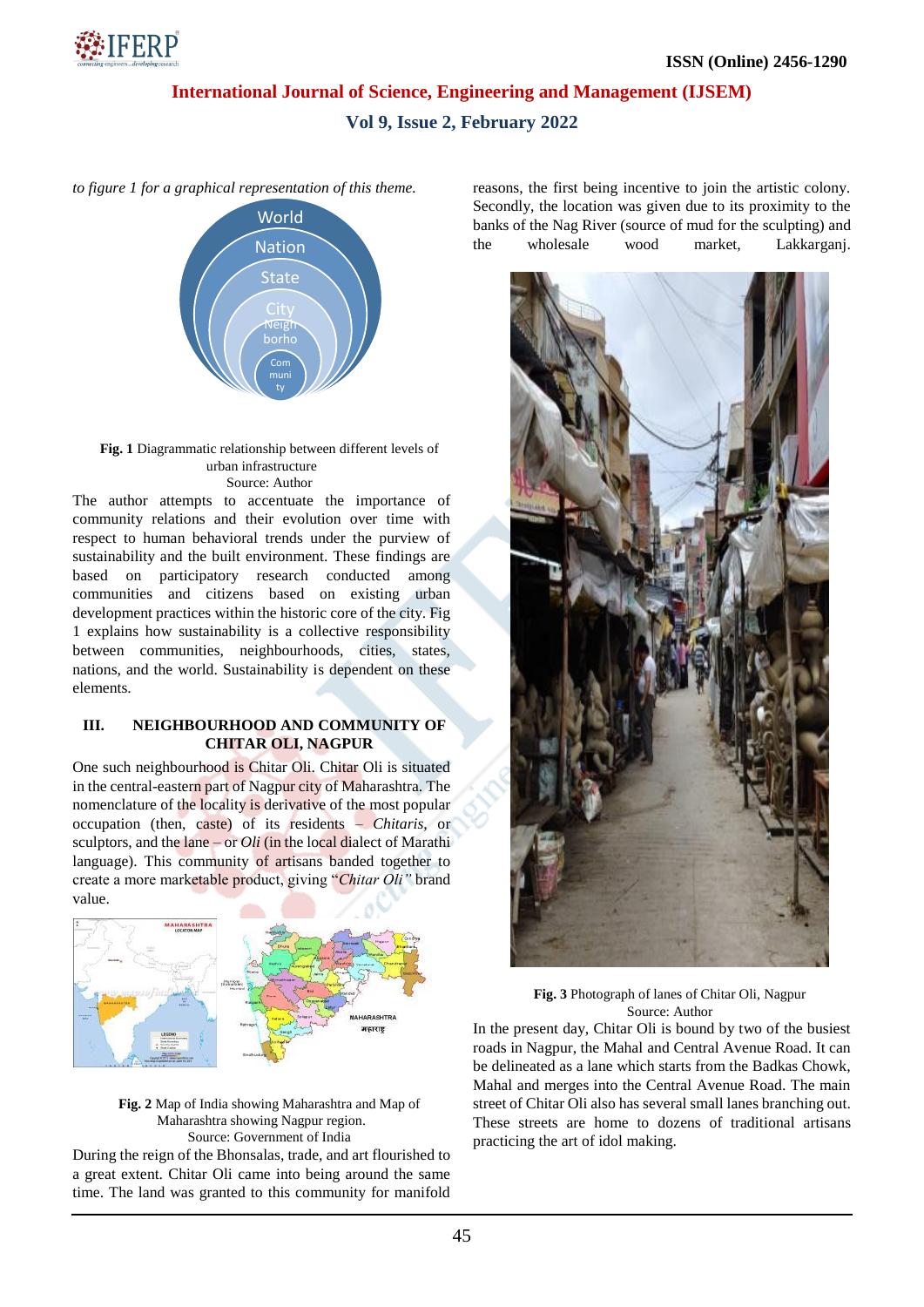# NFERP!

## **International Journal of Science, Engineering and Management (IJSEM)**

# **Vol 9, Issue 2, February 2022**



Neighbouring clusters **Fig. 4**: Map of Chitar Oli, with the clusters within the area and

adjoining the area segregated

Source: Parlewar, Prafulla & Ramteke, Abay. (2003). Traditional urban street, Chitar lane: an approach for sustainable urban regeneration.

The map illustrated in *Figure 4* shows the houses of artists in the present scenario. It is surrounded by residential and mixed land use clusters on either side. This community of artisans has, over time, built a model of interactions between intermediate producers, final producers, and consumers. November through March, which is often regarded as the wedding season in India, the artisans are engaged in manufacturing sets and stages for these functions. Similarly, around Ganeshaotsav or Durgotsav *(two festivals celebrated in India by the Hindu community, that revolve around the manufacture of idols of different deities)* This observation is a testament to the fact that the craft of these artisans is invariably linked to our day to day lives[4].



**Fig. 5** Photographs of artisans in different stages of idol preparation (From left to right: dry mixing, wet mixing, and painting)

## Source: Author

The residences of Chitar Oli have several distinguishing architectural characteristics. The most common layout observed in these households during multiple site visits have been documented below. *Refer to figure 6/7/8 for the schematic plan illustrating these features.* 

- i. The ground floor was primarily used as the artisan's studio. Different areas on the ground floor include working space, space for mud mixing, landing for loading/unloading raw materials, and finished products. Facilitating these areas on the lower level ensures minimum encumbrance with respect to the movement of materials and products.
- ii. The first floor was the residence of the artisans and their families. Areas on the first floor include bedrooms, washrooms, and galleries. Further, many of the first floor slabs in these houses contained "cut-outs," to improve the wind circulation on the ground floor
- iii. As per the requirement of the residents/family sizes, some houses also contained second floors, which functioned mainly as extensions of the residential spaces of the household. Additional bedrooms and washrooms were located on the second floor.

iv. The roofs were typically pitched roofs, often with extended eaves offering necessary protection from excessive rain or sunlight to the galleries on the lower floors.

Additionally, artisans often occupied the spaces in front of their stores by installing temporary/permanent sheds to display their creations. These footstalls reduce the effective width of the street, making vehicular movement extremely difficult [5].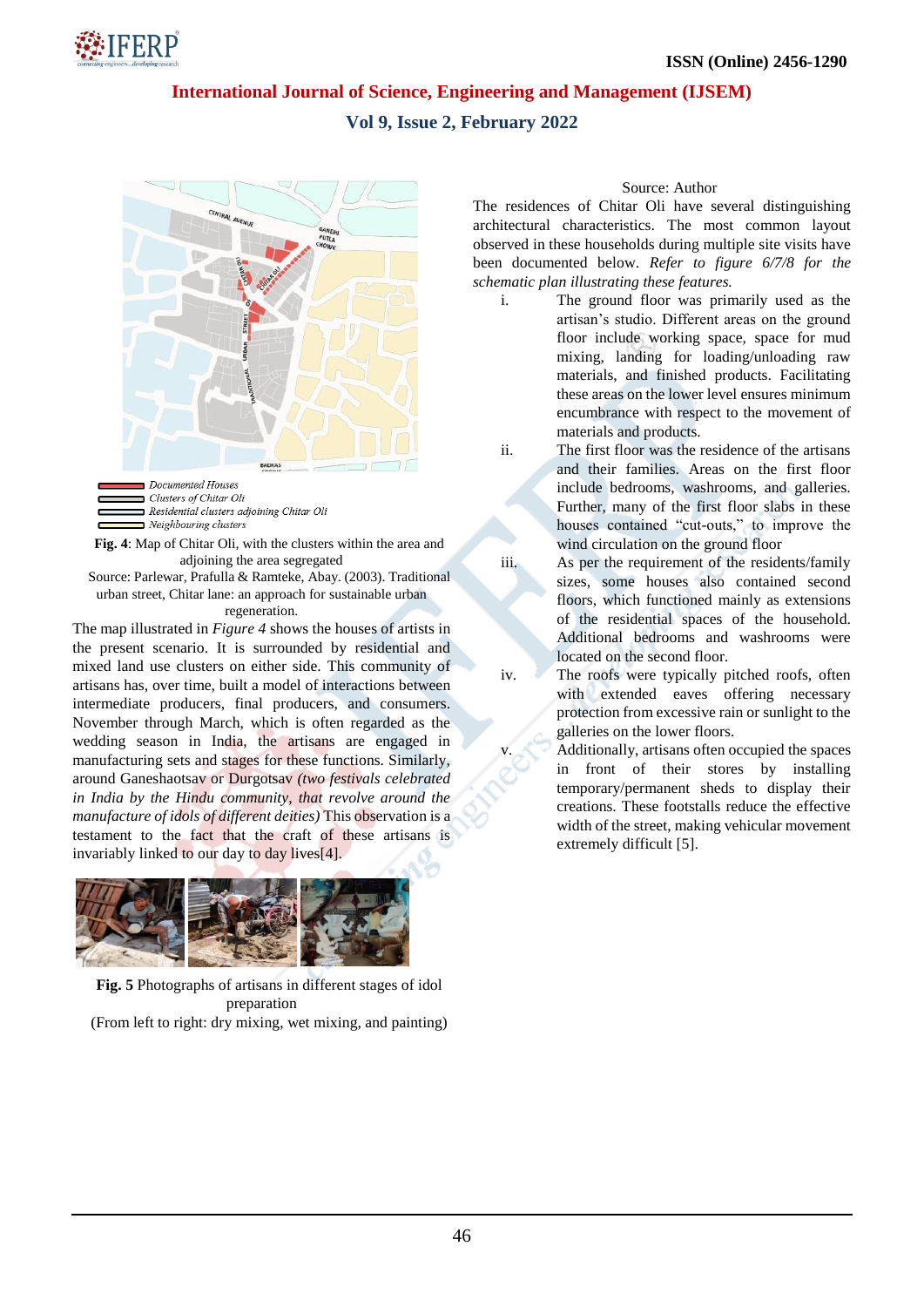# **NEERP**

# **International Journal of Science, Engineering and Management (IJSEM)**

**Vol 9, Issue 2, February 2022**





**Fig. 9** Schematic Representation of original street width (4.5-6 meters) Source: Author



**Fig. 10** Schematic Representation of reduced street width (1.5-3 meters) Source: Author

The seasonal nature of these festivals is a significant issue faced by the artisans of Chitar Oli. The decrease in demand during off seasons translates to a loss in revenue and income. Many residents rely on their surplus and savings from the peak months to last them through these months. Being from the unorganized sector, they are often unable to avail benefits from monetary relief schemes. The unethical practice of introducing cheap, unsustainable materials that are harmful to the environment, has led to an unsustainable practice. With the recent introduction of the Metro Rail in the city, the land values have drastically changed, which has further contributed to the problem of growth and development of regressive infrastructure in the area surrounding Chitar Oli [6].



**Fig. 11**: Sketch demonstrating the excessive vehicular movement in the Chitar Oli district of Nagpur, Maharashtra Source: Author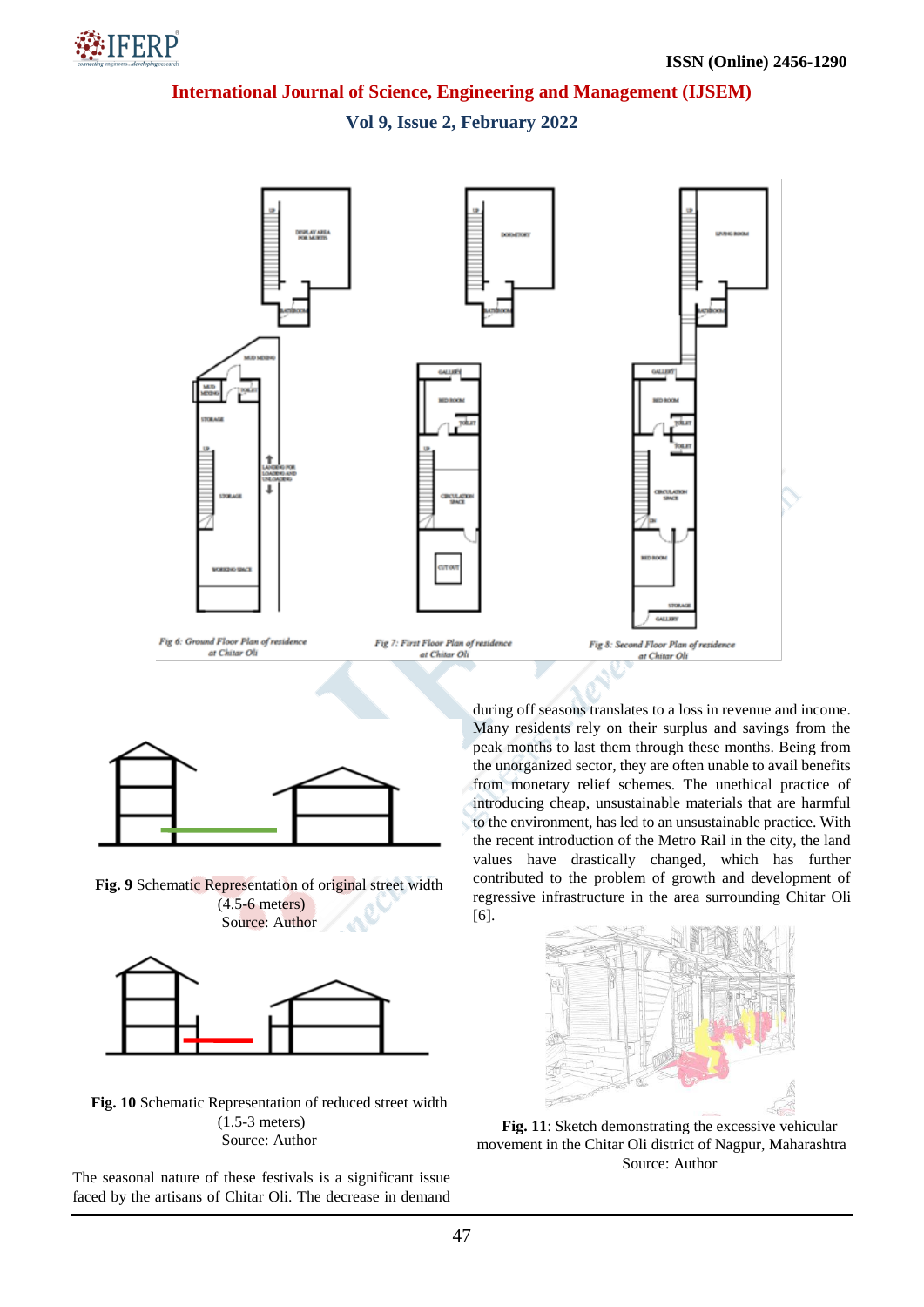

## **Vol 9, Issue 2, February 2022**



**Fig. 12** Sketch demonstrating the excessive vehicular movement in the Chitar Oli district of Nagpur, Maharashtra Source: Author

### **IV. Changing citIES and neighbourhoods**

The city plan of Nagpur has changed drastically since the advent of Chitar Oli, broadly the railway line of Nagpur divides Nagpur into two discrete sections – the old city and the new. Any development in the new city region, mainly residential development, is increasingly disconnected from the historic parts of the city, including Chitar Oli. These lead to a complete collapse in the model established by the artisans. The link between the producers and consumers is driven by demand and relies heavily on consumer awareness and communication. Later generations of Nagpur residents have little to no cognizance of communities such as Chitar Oli; hence, they migrate to cheaper or more convenient sources.

Further, this disconnect has led to a shift in cultural practices as well. The global phenomenon of the nuclear family trend gaining traction in urban communities has undoubtedly made its way to the lanes of Nagpur as well. The dispersion of families has led to an increase in numbers of households, thus tipping the scales of consumption and expenditure. Over some time, the residents of the neighbourhoods have stopped seeing themselves as the stakeholders of community well-being. The current notion of "resident" is analogous to that of "consumer." Whereas, Chitar Oli is still heavily engaged in a community lifestyle. The devaluation of the traditional handicrafts is a natural consequence of this consumerist lifestyle.

#### **V. Need to re-establish a dialogue among heritage and community, through the educative and participative initiative**

Heritage walks are an instrument to investigate the unexplored and neglected richness of a locality. They play a significant role in the advancement of the history and character of the city by garnering interest and association within the local communities in the urban conservation movement. They are becoming increasingly popular as methods of generating heritage awareness among citizens. By adding the element of interaction, the author intends to establish a unique model of heritage walks aimed at establishing a platform for dialogue between:

- i. Students
- ii. Professionals
- iii. Local residents
- iv. Heritage property owners
- v. Scholars
- vi. Academicians

The walks are supplemented by information brochures and postcards amongst other souvenirs, which accentuate interest among the participants about the heritage which they are going to experience [7].

The model expands the walks from being conduits to narrate history, to a study that can be used as a basis for futuristic development of the localities covered. These walks were reimagined, and further renamed as "Heritage Dialogues."

Details of the series of such heritage dialogues conducted at different historical sites in Nagpur, Maharashtra are tabulated below

| Serial Number | Location            | Date                          | <b>Remarks</b>                               |
|---------------|---------------------|-------------------------------|----------------------------------------------|
|               | Chitar Oli, Nagpur  | $2nd$ September 2018          | The Chitar Oli Heritage Dialogue was         |
|               |                     |                               | attended by over 110 participants, including |
|               |                     |                               | students, professionals, and local occupants |
|               |                     |                               | and artisans.                                |
| $\mathcal{D}$ | Gond Palace, Nagpur | $14th$ October 2018           | This walk aimed at highlighting historic     |
|               |                     |                               | tales from the Gond's era in the city.       |
|               | Juni Shukravari     | 13 <sup>th</sup> January 2019 | Delivered a narrative upon the city's        |
|               |                     |                               | traditional market culture.                  |
| 4             | Mominpura           | $2nd$ June 2019               | The area populated by handloom artisans      |
|               |                     |                               | was selected for this initiative.            |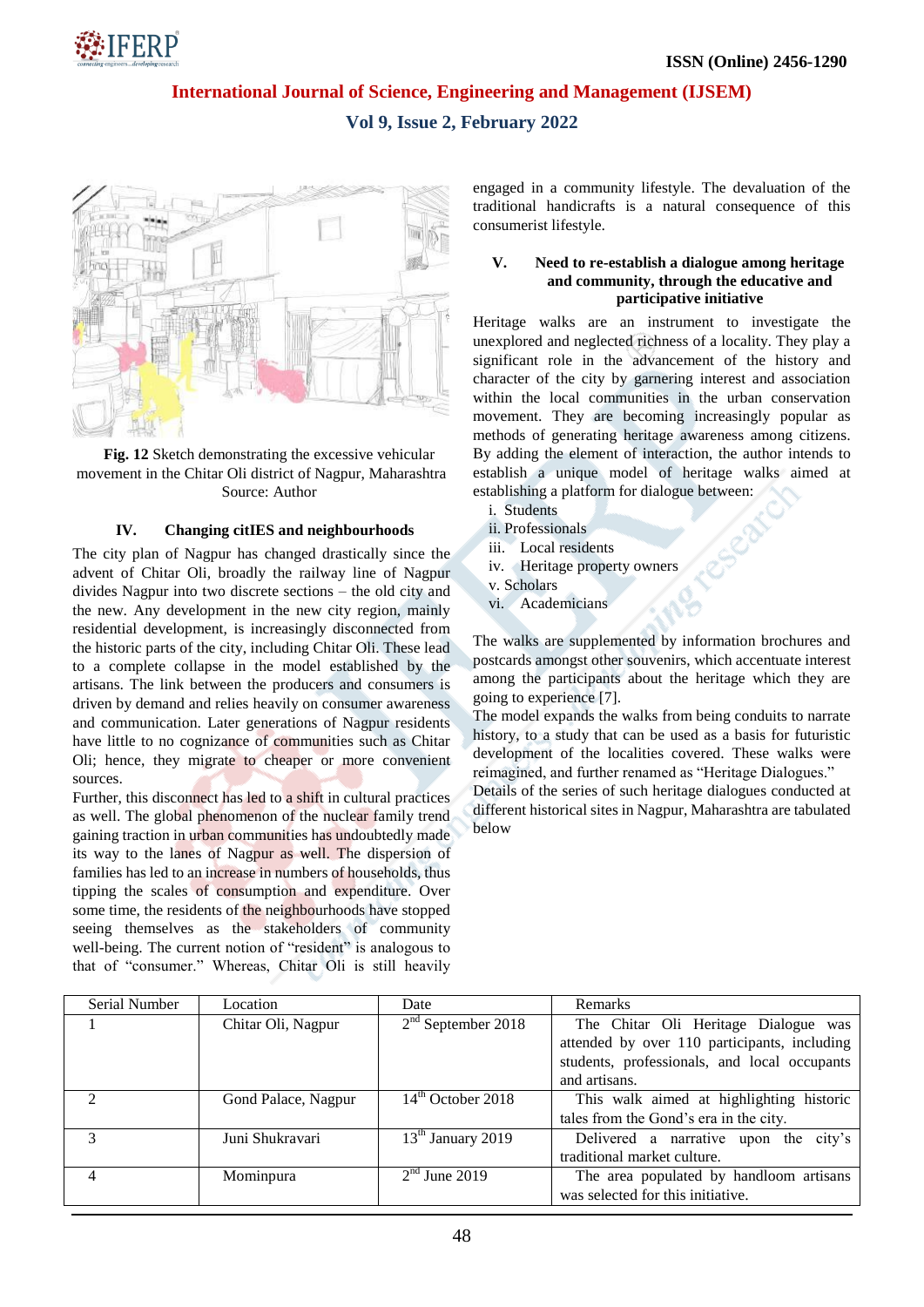

## **Vol 9, Issue 2, February 2022**

|   | Golibar Chowk         | $11th$ August 2019  | The chowk of old city, famous for the brutal    |
|---|-----------------------|---------------------|-------------------------------------------------|
|   |                       |                     | incident of public assassination of citizens by |
|   |                       |                     | British policemen, during the struggle for      |
|   |                       |                     | independence. Following the incident, the       |
|   |                       |                     | Indian National Congress met in Nagpur,         |
|   |                       |                     | passing the resolution to call for the          |
|   |                       |                     | Non-Cooperation movement in 1920.               |
| 6 | Sitabuldi             | $13th$ October 2019 | Street markets of the contemporary age and      |
|   |                       |                     | historically a place for of residence for the   |
|   |                       |                     | Gwali (milkman) community.                      |
|   | <b>Empress Mill</b>   | $12th$ January 2020 | This initiative aimed to establish<br>an        |
|   |                       |                     | overview on the mill culture of Nagpur, the     |
|   |                       |                     | industrial heritage of city and its identity.   |
| 8 | Ajni Railway Quarters | $01st$ March 2020   | Citizens explored the established railway       |
|   |                       |                     | that travels north-south and east-west, and     |
|   |                       |                     | adjoining residential quarters.                 |

The Nagpur Tale is held in academic association with IDEAS (Institute of Design Education and Architectural Studies) Nagpur, which distributes certificates for participants, in an attempt to incentivize scholars from various fields of study. This model of Heritage Dialogues attempts to fill the cognitive gap between citizens of modern-day Nagpur city and characteristics of the sustainable lifestyle exhibited by these age-old communities, as identified in earlier sections of the research. Apart from generating awareness, the study creates a cohesive approach towards sustainability by increasing participation on the community level [8].

## **VI. OBJECTIVES**

It is imperative to establish a link between the past, present, and future. This can only be achieved through contextual and participatory planning. The author adopted the following measures to achieve the desired results under these three paradigms, as discussed below:

- a. **Past initiatives:** Understanding the historical context, the heritage, and the demographic of the region as well as the evolution of these factors over time. This involves a thorough literature study regarding the history of the place. Ancillary aspects like politics, economic bearing, and technological advancement must also be discussed. Further, to expedite the program, categorization of the user base according to the research, as well as identification of action zones and preparation of the survey must be done.
- b. **Present initiatives:** Documenting the current scenario, interacting with the occupants and establishing the narrative through them, and validating it through photographs and videos. Visit the place to further gain an understanding of how the context has changed over the years and how the area and its occupants have evolved accordingly.

Surveying and mapping are integral to this facet. "Heritage walks" must be repurposed to "Heritage Dialogues" to establish two-way communication. This phase forms the basis of the qualitative analysis done by the author [9].

c. **Future initiatives:** Identification of issues faced by the different users or inhabitants of the area, possible points of action. Promoting change within the society, tackling the struggles brought to our attention by the occupants, as well as implementing the knowledge acquired in our undertakings. Increasing the levels of participation from governing authorities, advocating the cause using the surveys, documentation, and analysis done.

#### **VII. QUALITATIVE ANALYSIS EXPERIMENTATION USING HERITAGE DIALOGUE SITE INTERVIEWS AS BASIS**

Qualitative research methods are focused on understanding experiences. They are, therefore, instrumental in the sustainable heritage context because they can provide new insights and knowledge in complex areas. *(Crowe et al., 2015)* While quantitative and statistical research methods enable deduction and prediction irrespective of context, participatory qualitative research enables contextualized understandings of subjective experiences.

## **A. Preliminary Study**

The preliminary study involves understanding the historical context, the heritage, and the demographic of the region as well as the evolution of these factors over time through literature study. In order to be able to identify the action zones, the area was mapped with respect to the land use, with particular emphasis on the residences/workshops of various artisans. *(Refer figure 4)*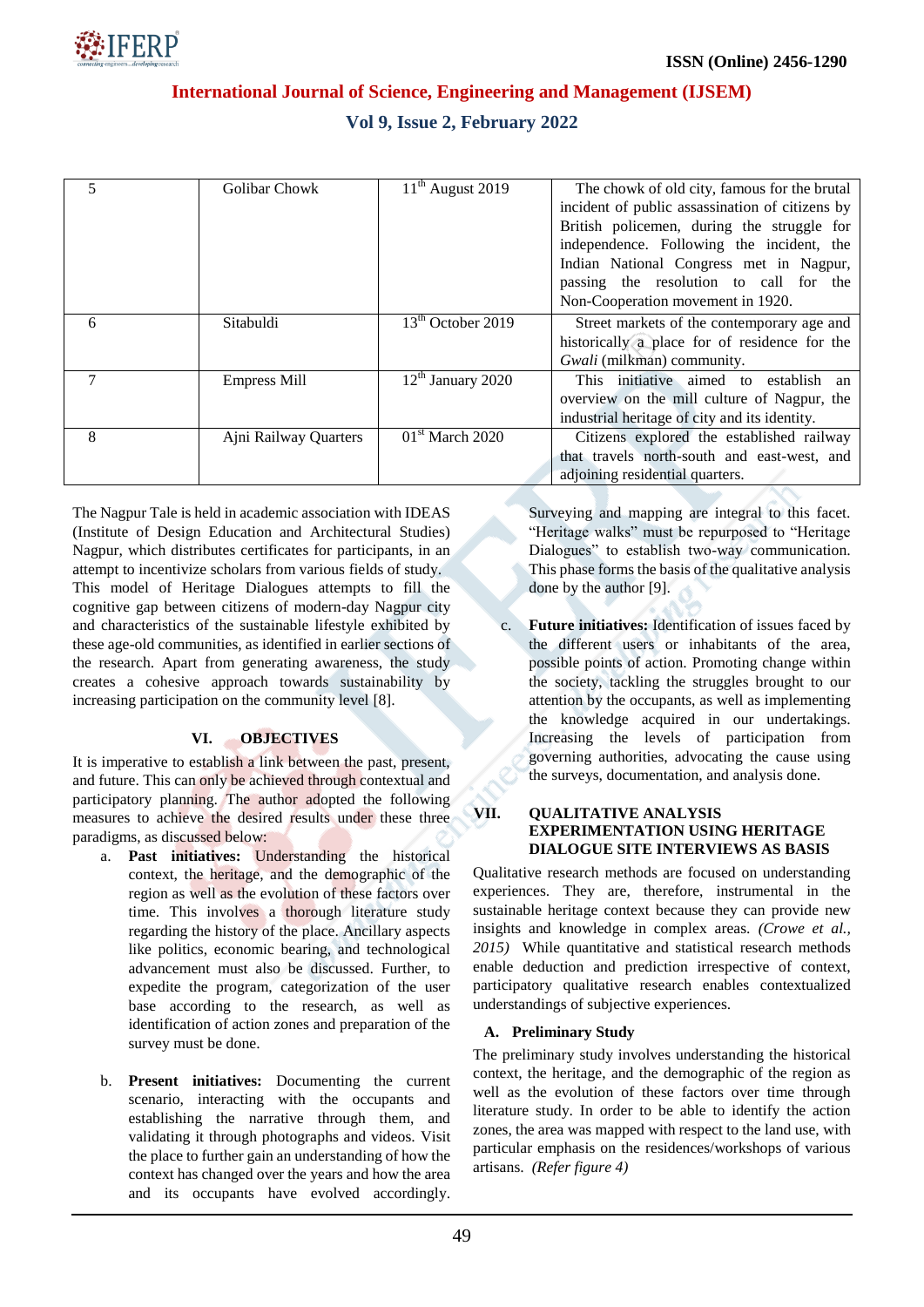

# **Vol 9, Issue 2, February 2022**

## **B. The selection of participants :**

As determined by preliminary context and historical research, the participant sample selected for the survey and interviews were predominantly male, young (within the ages 20 and 35), and practicing artisans based in Chitar Oli for a minimum of two generations.

### **C. Interview Process**

Data was collected using various means, such as observations, textual constructions, and questionnaires, but the primary basis for the analysis was the interviews. Preparing for these interviews includes the design of the questions, identifying the unit user groups, and ensuring that the sample contained representation from each of these groups.

Within the demographic to be interviewed, we were able to identify primary and ancillary occupations. The primary user groups were as follows:

- i. *Chitrakar*, or painters
- ii. *Murtikar*, or sculptors
- iii. *Dukaandar,* or vendors
- iv. *Grahak,* or customers

The ancillary user groups identified were as follows:

- v. *Pahanara,* or audience
- vi. *Thelewala/hamaal*, or the group of people transporting the finished product out of Chitar Oli, primarily on non-motorized vehicles
- vii. *Gadiwala,* or the group of people transporting the finished product out of Chitar Oli, primarily on motorized vehicles
	- o *Transcribed Data*

The transcribed interviews became the raw data and unit of analysis. These were read, and information related to sustainability was identified.

*Author: Right now, with everyone talking about sustainability, the talks of a more permanent form of sculptures are making rounds, such as marble and continuing the same sculpture for the following years. How does that impact the lifestyle here?*

*Interviewee (Sculptor): That is not how it should be. The topic of global warming is being spoken about. It is up to us to make changes to make the future better for the coming generations. The sculptures made of Plaster of Paris take a very long time to dissolve. Some are made of metal. They do not dissolve at all. However, the ones conventionally made of mud dissolve easily, reducing the impact.*

*Author: How has the demand for these sculptures evolved?* 

*Interviewee (Sculptor): The typology and size of statues are changing with time, with the competition of sculptures increasing. The 20ft statues being made are of magnificent proportion and in no way in scale with the spaces available, resulting in newer typologies of spaces, like the workshops and footstalls to house the larger sculptures and to store larger quantities due to the increasing demand.*

*Author: Have there been any significant changes in the domestic lifestyle lead by the residents of Chitar Oli? If yes, how have they affected the surrounding infrastructure and means of production?* 

*Interviewee (Vendor): Growth has been very unplanned and chaotic. Earlier, the family size used to be large, so the houses also used to be large. But over time the houses kept getting divided based on the number of children in each family. This is why most housing is linear and congested with wall to wall construction and no setbacks.* 

*Interviewee (Painter): The respect given to traditional art is being lost. Residents have degrees and professional qualifications but choose to work here to keep up the tradition. But if l people are earning more than us, there is no use of trying so hard. The reason for people to do business is to earn money, and if that is not happening, then people are bound to shift to more lucrative operations.* 

## **D. Content Analysis**

On the basis of observations, questionnaires, interviews, and literature studies, the following is a condensed analysis, including inferences establishing the link between the findings and previous knowledge.

The author makes the following inferences:

- i. Chitar Oli presents multiple instances of compromised sustainability, many of them stemming from the disrupted traffic patterns; A consequence of the lack of space.
- ii. Profiteering investors/vendors/residents have overexploited the existing situation. The community as a whole has strength and willingness to retain the occupation with the existence of the available market; however, their efforts are often impeded by the consumerist approach shown by the consumer as well as producer.
- iii. The unsustainable infrastructure development in and around Chitar Oli, combined with the loss of respect exhibited by the citizens towards traditional art forms, has led to a steady decline in the demand for merchandise. This, in turn, further widens the gap between sustainable